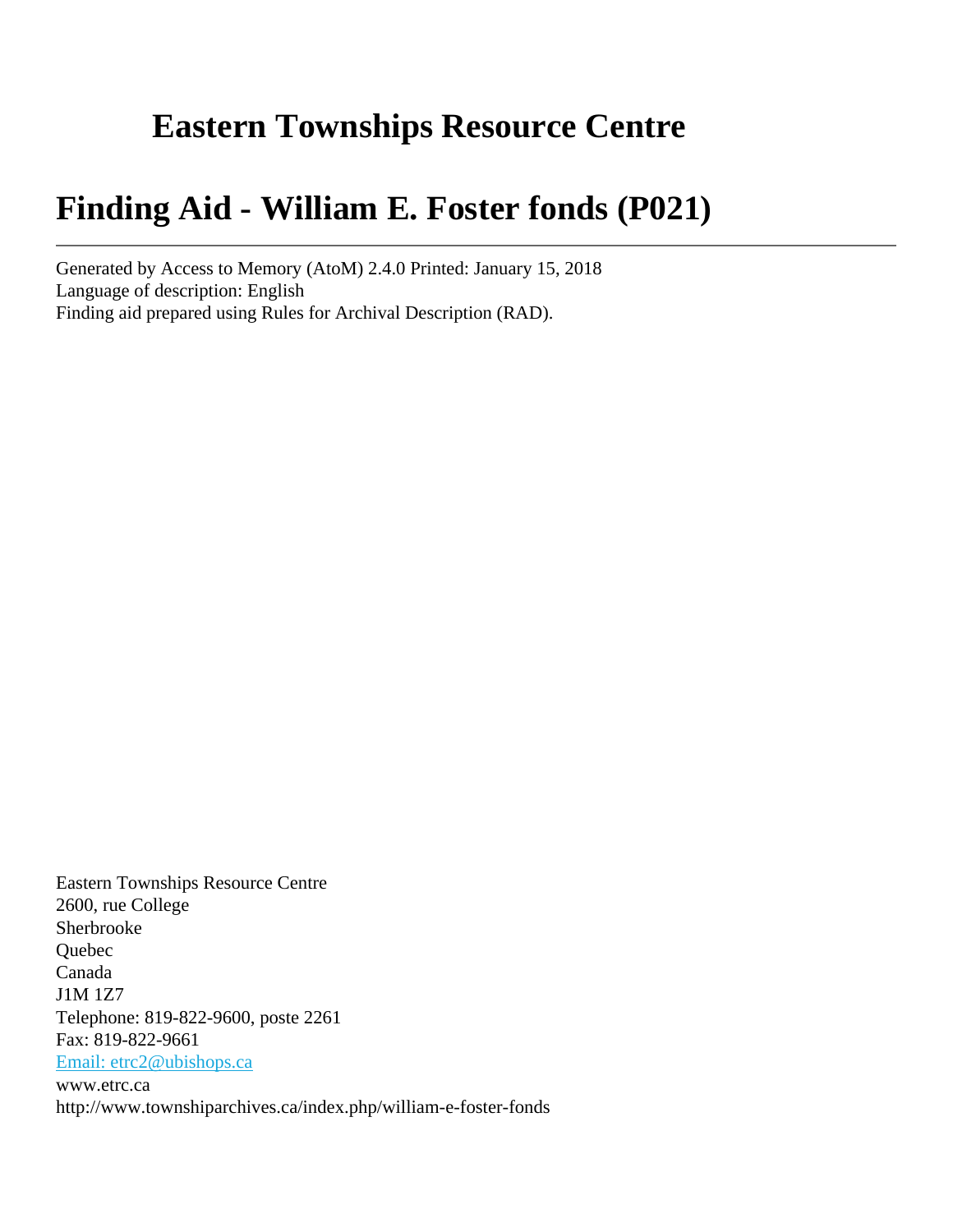## **Table of contents**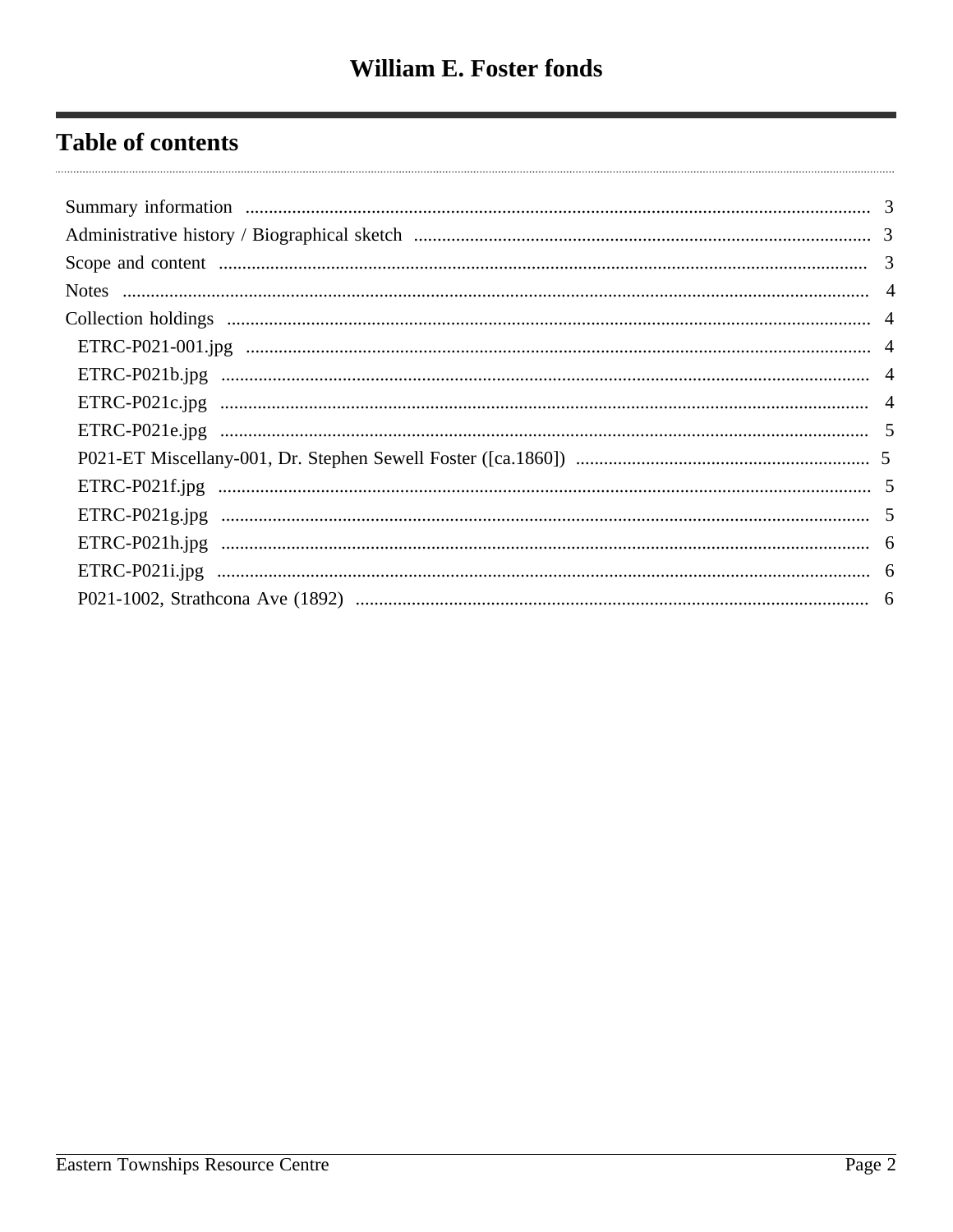## <span id="page-2-0"></span>**Summary information**

| <b>Eastern Townships Resource Centre</b>                                                                |
|---------------------------------------------------------------------------------------------------------|
| William E. Foster fonds                                                                                 |
| P <sub>0</sub> 21                                                                                       |
| 1855-1953 (date of creation)                                                                            |
| $0,12$ m of textual records. $-102$ photographs. $-2$ drawings. $-1$ print. $-3$<br>maps. - 1 postcard. |
| Title based on contents of fonds.<br>Donor unknown.<br>The documents are in English.                    |
|                                                                                                         |

## <span id="page-2-1"></span>**Administrative history / Biographical sketch**

#### **Note**

William E. Foster was born in 1905. He attended school in Lennoxville and spent his holidays at Darley Place in Knowlton, the home of his great-uncle, Hiram Sewell Foster (occupied at that time by Hiram's son Thomas Knowlton Foster). William E. Foster collected documentation about railroads, probably motivated by his nineteenth-century forebears' tradition of railway building: Dr. Stephen S. Foster, Samuel Willard Foster, George Green Foster, Hiram Sewell Foster, and Asa B. Foster were promoters, organizers, and builders in the Eastern Townships, across Canada, and in New England. Foster died in 1954 and was buried in the Knowlton Cemetery.

## <span id="page-2-2"></span>**Scope and content**

The fonds contains source material on railroads in the Eastern Townships in the 19th century and the beginning of the 20th century, and on the role of the Foster family in their development. It also provides information on these topics: lakes Memphremagog and Massawippi; the first physicians in the Eastern Townships; Captain John Savage; Jefferson Davis; the army and the militia; and steamboats. The fonds is comprised of the following series : Correspondence (1932-1949), Historical Writings ([193-?]-[195-]), Canadian Railroad Historical Association (1936-1953), Government Documents (1876-1903), Booklets and Press Clippings (1855-[1953?]), Miscellaneous Documents ([193-?]-[195-]), Photo Album ([188-?]- [195-?]) and Railroad Maps (1874-1953).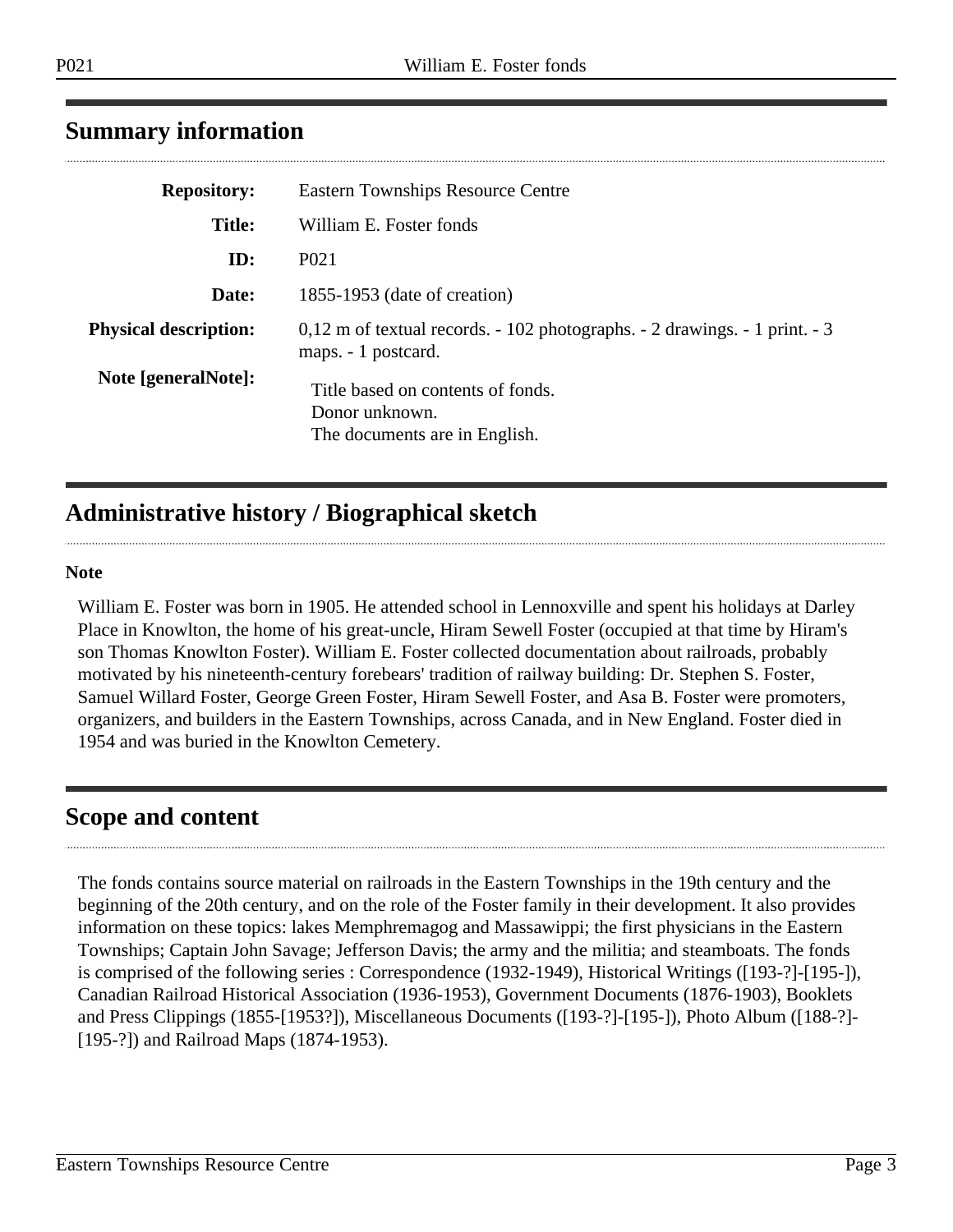### <span id="page-3-0"></span>**Notes**

#### **Title notes**

• **Source of title proper**:

#### **Location of originals**

Negatives: 96-01, 97-01-1, 97-01-3, 98-01.

#### **Accruals**

No more accruals are expected.

#### **Other notes**

• **Publication status**: Published

## <span id="page-3-1"></span>**Collection holdings**

#### <span id="page-3-2"></span>**Part: ETRC-P021-001.jpg**

Title: ETRC-P021-001.jpg

Publication status:

Published

### <span id="page-3-3"></span>**Part: ETRC-P021b.jpg**

Title: ETRC-P021b.jpg

Publication status:

Published

## <span id="page-3-4"></span>**Part: ETRC-P021c.jpg**

Title: ETRC-P021c.jpg

Publication status: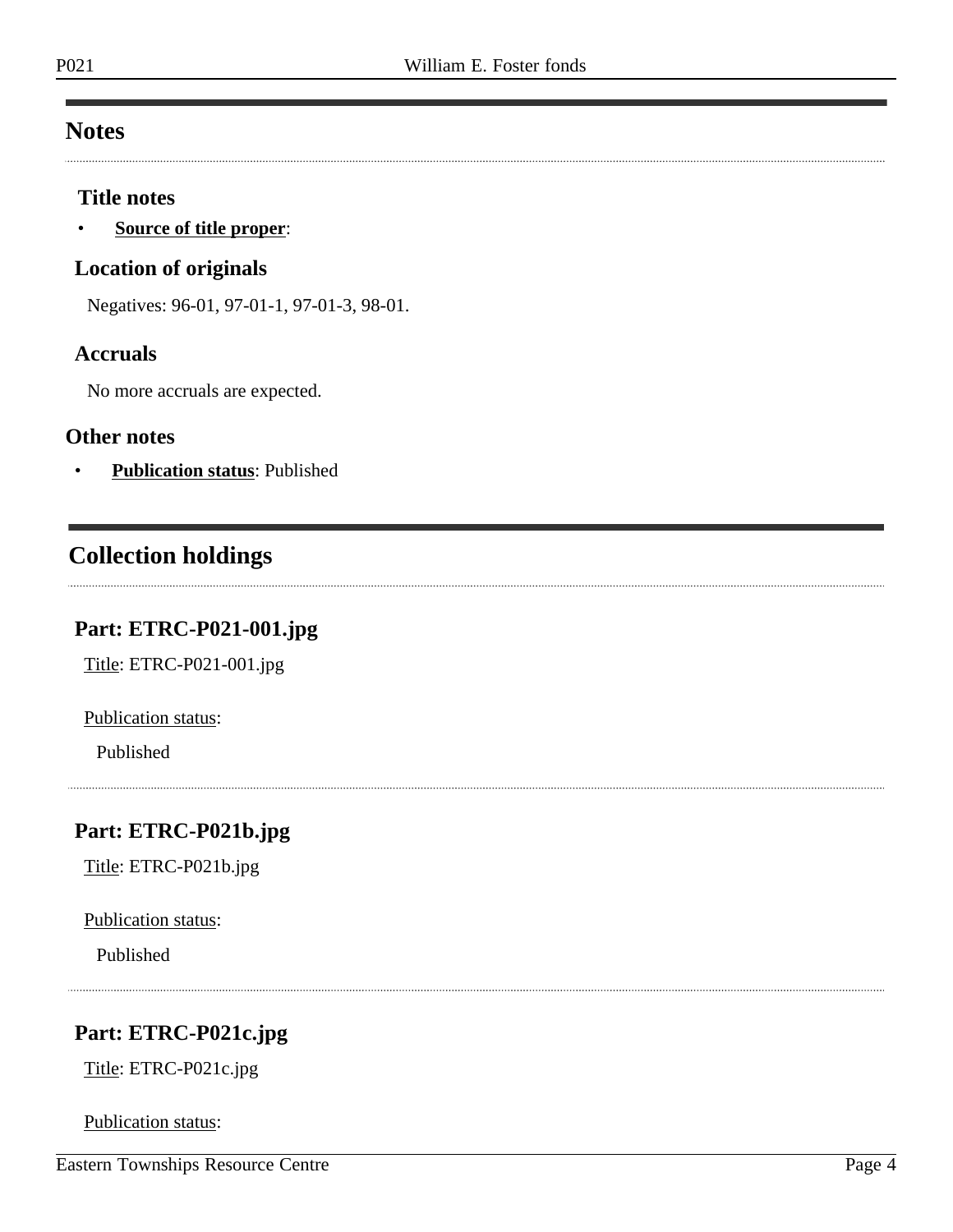Published

#### <span id="page-4-0"></span>**Part: ETRC-P021e.jpg**

Title: ETRC-P021e.jpg

Publication status:

Published

#### <span id="page-4-1"></span>**Part: P021-ET Miscellany-001 - Dr. Stephen Sewell Foster**

Title: Dr. Stephen Sewell Foster ID: P021-ET Miscellany-001

Date: [ca.1860] (date of creation)

Physical description: 1 photograph : b&w.

Note [sourcesDescription]:

Photographer: Notman, Montreal

Alternative form available:

Photograph also available in digital format.

Publication status:

Published

Access points:

• Family and personal life (subject)

### <span id="page-4-2"></span>**Part: ETRC-P021f.jpg**

Title: ETRC-P021f.jpg

Publication status:

Published

### <span id="page-4-3"></span>**Part: ETRC-P021g.jpg**